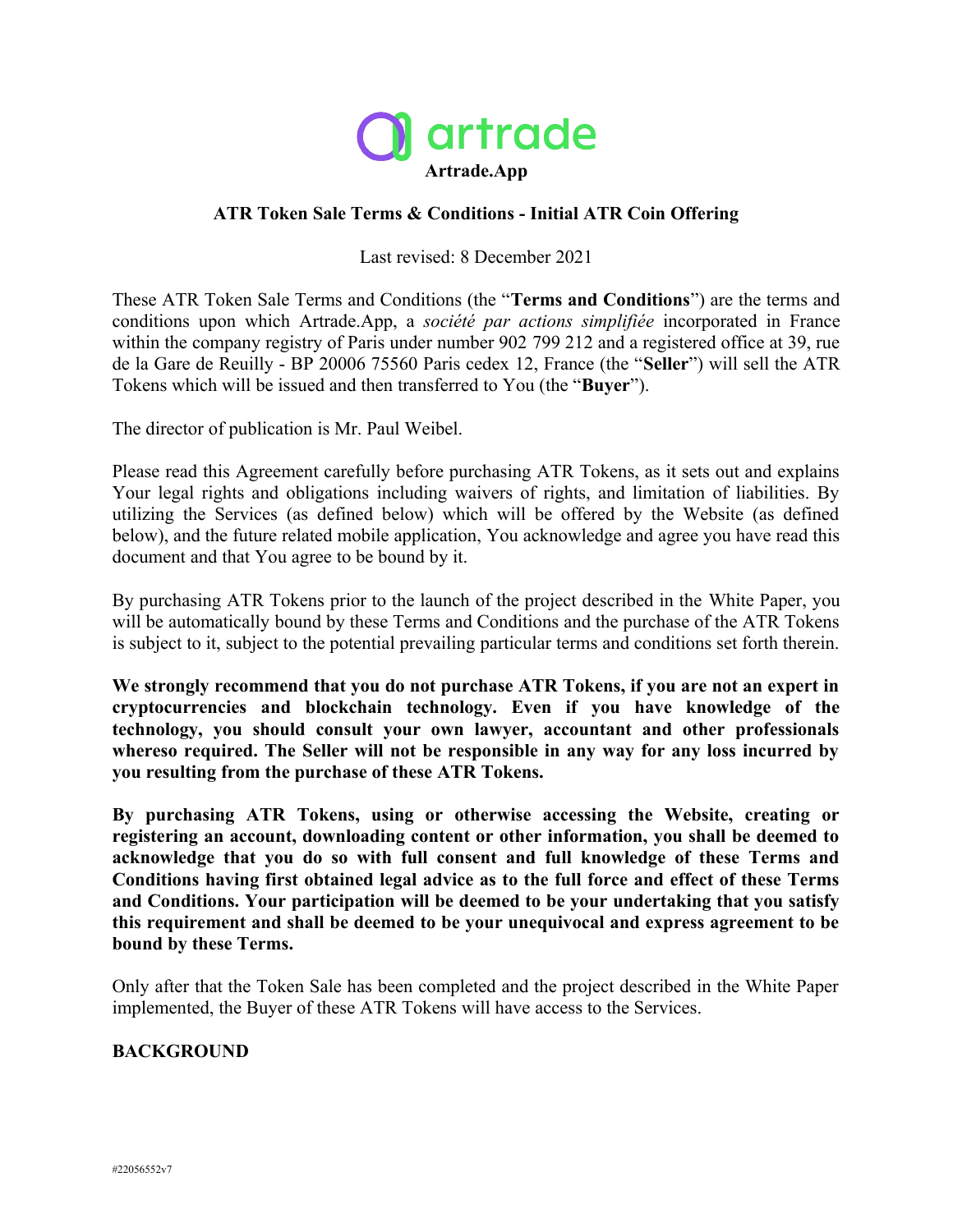Please visit the Website and read the White Paper (as defined below) for yourself. The Website and the White Paper provide a non-binding description of the platform currently being developed and the Services that will be offered by the Seller.

### **DEFINITIONS**

**Administrator** - Token Generator and/or any third-party service provider contracted by the Token Generator in connection with the Token Sale.

**Agreement** - this Agreement exclusively and no other.

**Artrade Platform** - the platform which enables the use of the purchased ATR Tokens and allows the holders of the ATR Tokens to use the supplied Services.

**ATR Token(s)** - a decentralised, peer-to-peer BEP20 digital asset for the use of the services described in the White Paper built on the Binance Smart Chain, issued by the Token Generator, which facilitates or provides access to, advantages and discounts on, the Services offered by the Artrade Platform.

The ATR Token(s) shall be considered as digital asset (*actif numérique*) under French law and more precisely pursuant to Article L. 552-2 of the French Monetary and Financial Code.

**AML** - Anti Money Laundering.

**Beneficial Owner** – a natural person who ultimately owns or controls the Buyer and/or the natural person on whose behalf a transaction or activity is being conducted.

**Blockchain** – the underlying blockchain technology on which the ATR Token is issued. Unless otherwise decided by the Seller, the ATR Tokens will meet the BEP20 standard. By extension, it also refers to every blockchain technology the Buyer or Seller may use.

**Buyer** - the purchaser of the ATR Tokens, "Purchaser" "purchaser" "you", "You" "your", or "yourself".

**Prohibited Person** - a person who is not eligible to purchase ATR Tokens under this Agreement by virtue of Clause 11.

**Registered Buyer** - those Buyers who have purchased ATR Tokens and the purchase has been registered by the Seller, and "You", "Your" or "Yours" in these Terms and Conditions.

**Sales Deck** - the description on a non-binding basis of the project and of the ecosystem of the ATR Token, shared with the Buyer for instance via the website of the Token Generator. The Sales Deck may be modified and changed from time to time and is hereby incorporated for reference purposes only.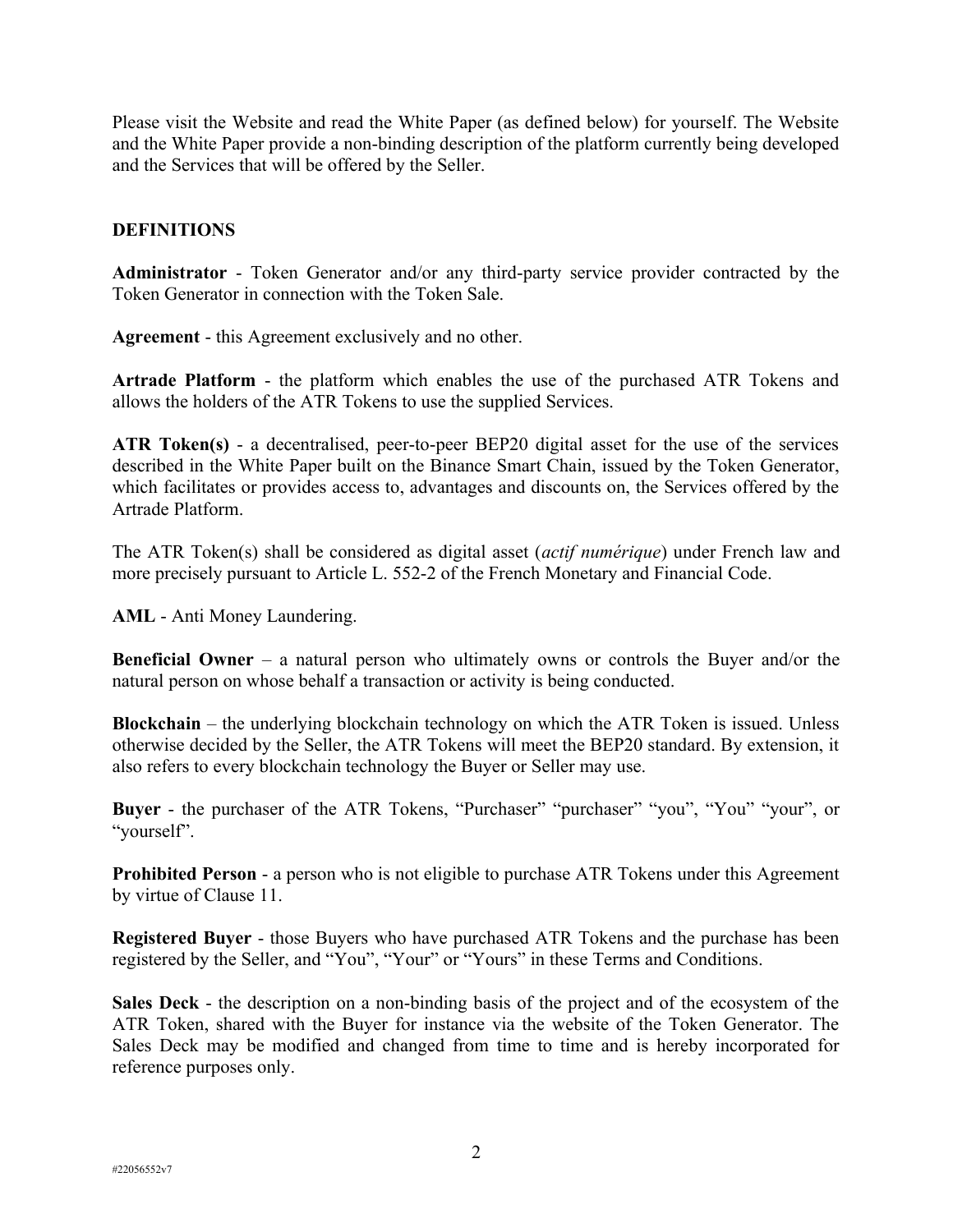**Schedule** - any Schedule referred to or annexed to this Agreement and is an integral part of it.

**Seller** – Artrade.App, and "Us", "We" or "Ours" in these Terms and Conditions.

**Services** - means the services that will be provided by the Seller and/or its affiliates, as described on a non-binding basis on the Website and the White Paper (as amended or changed from time to time).

**Terms and Conditions** - the terms and conditions contained in this Agreement.

**This Jurisdiction** - means France.

**Token Generator** - means the Seller.

**Token Private Sale -** Period during which ATR Tokens were available for sale with a bonus.

**Token Round 1 Period -** Period determined in the sole discretion of the Token Generator during which 150,000,000 ATR Tokens are available for sale with a 50% discount compared to the Token Round 3 Period.

**Token Round 2 Period -** Period determined in the sole discretion of the Token Generator during which 300,000,000 ATR Tokens are available for sale with a 25% discount compared to the Token Round 3 Period.

**Token Round 3 Period -** Period determined in the sole discretion of the Token Generator during which 450,000,000 ATR Tokens are available for sale with a 0% discount.

**Token Sale Period** - means the Token Private Sale, the Token Round 1 Period, the Token Round 2 Period and the Token Round 3 Period.

**Token Sale** - means the present ATR Tokens sale.

**Website** – means the ATR Token sale website at artrade.app.

**White Paper** - the description (on a non-binding basis) of the project and of the ecosystem of the ATR Token made available at<https://artrade.app/Artrade-whitepaper-en.pdf>. The White Paper may be modified and changed from time to time and is hereby incorporated for reference purposes only. The White Paper describes, for informational purpose only, the project, the specificities of the sale of the ATR tokens, the details of the Token Sale, the technical partners and security technologies used, the specificities of the ATR token and its issuance (*e.g.* cliff period and vesting).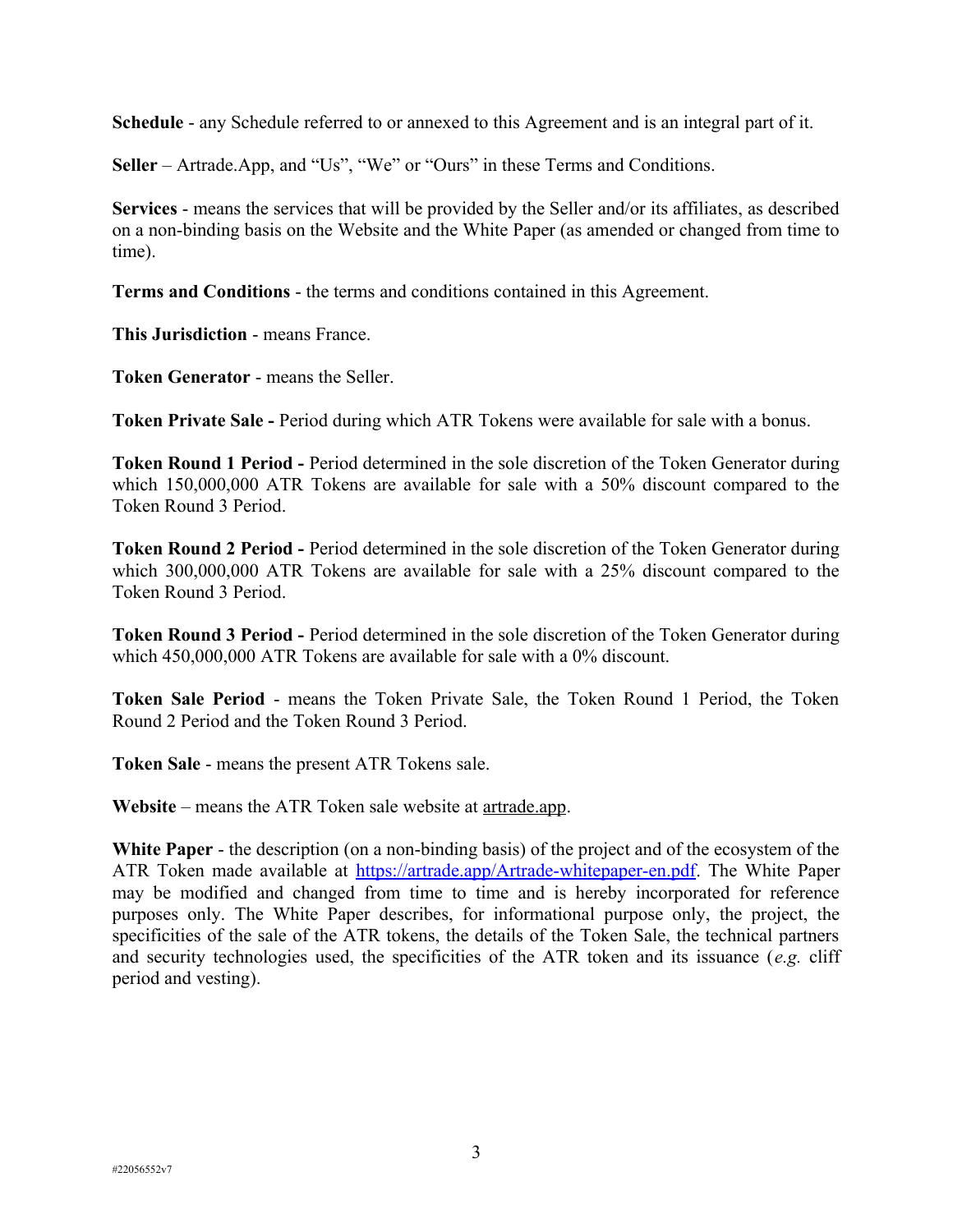### **RECITALS**

WHEREAS, the Seller (and/or its affiliates) developed and is (and/or are) developing the Artrade Platform.

WHEREAS, the ATR Tokens are not investment tools and therefore this Agreement shall not be considered as or represent any kind of offer to purchase and/or the sale of any financial security or security tool or any kind of investment option.

WHEREAS, the Seller will issue ATR Tokens within the Artrade Platform.

WHEREAS, the Buyer wants to purchase the ATR Tokens and acknowledges and agrees to abide by the Terms and Conditions.

NOW THEREFORE, in mutual consideration of the covenants and agreements contained herein, the Seller and the Buyer agree as follows:

### **INTERPRETATION**

Unless the context of this Agreement otherwise requires:

- words of any gender include all other genders;
- words using the singular or plural also include the plural or singular respectively;
- the terms "hereof", "hereby", "hereto" and derivatives of similar words refer to this entire document;
- the word "including" shall mean "including without limitation".

The Terms and Conditions are only in respect of the sale and purchase of the ATR Tokens. Any potential future use of the ATR Tokens is in connection with the Services provided by the Seller and its affiliates on the Platform which will be governed by other applicable terms and conditions. These Services will be made available at the sole discretion of the Seller and its affiliates on the Website and/or the related mobile application.

#### **1. SERVICES**

**1.1.** The Buyer acknowledges and agrees that the ATR Tokens will be used as a digital means to pay for goods/services/NFTs on the Artrade Platform and as governance tokens, allowing its owners to be involved in certain decisions about the project, as determined from time to time by the Buyer.

**1.2.** The Buyer acknowledges and agrees that the ATR Token does not have attached to it any rights, neither express nor implied, other than the envisaged usage of the ATR Token to pay for goods/services/NFTs on the Artrade Platform and to participate to certain community decisions about the project, as determined from time to time by the Buyer.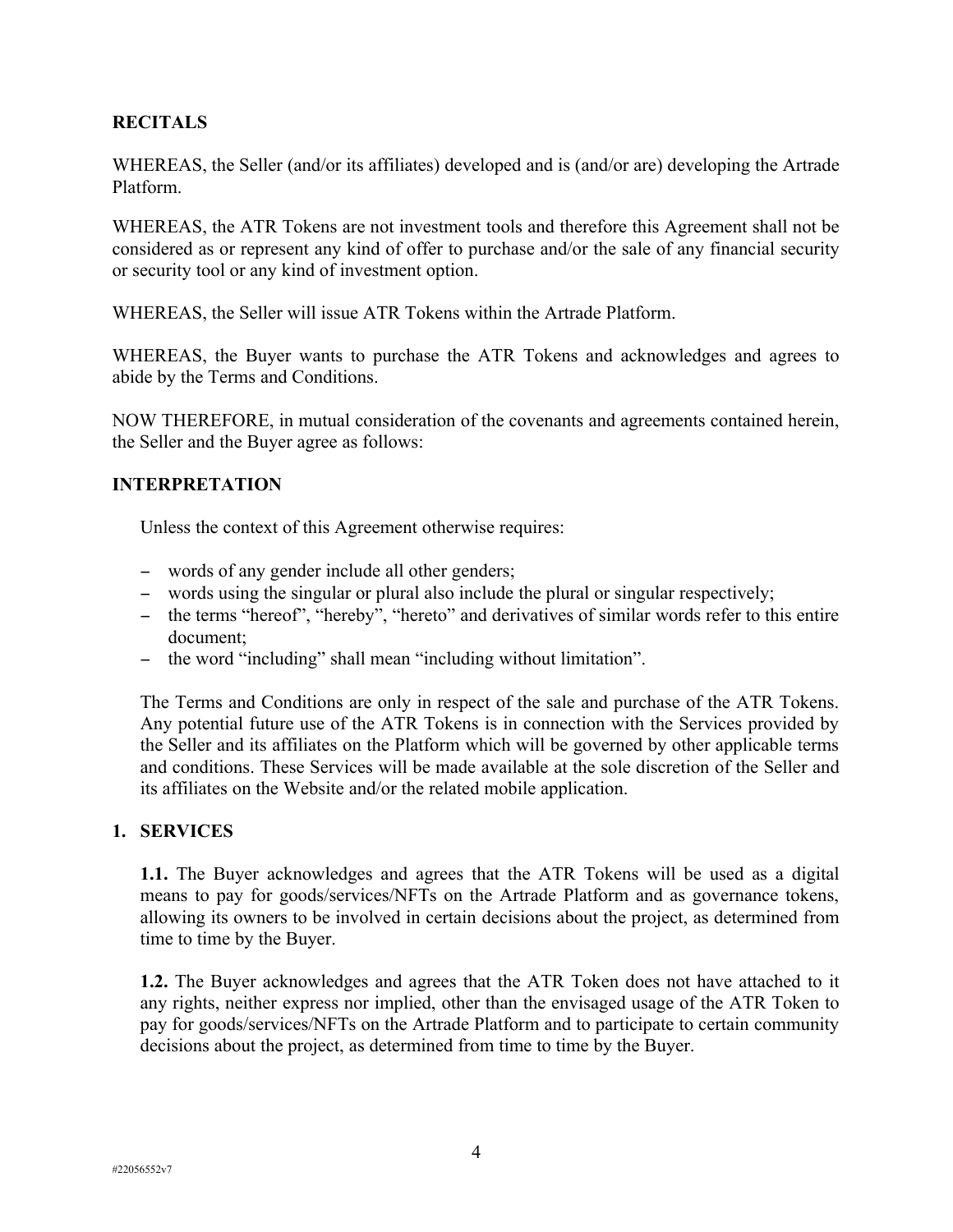**1.3.** The Buyer, upon purchasing ATR Tokens, acknowledges and agrees that they will not have any rights in, shares, security, ownership or any such other rights or any future rights to receive them, nor any intellectual property rights in the Seller and its affiliates.

**1.4.** Through the ATR Token, You may have access to the Services at a discounted price.

## **2. THE ATR TOKENS**

The ATR Tokens are not intended to be any form of:

- security;
- commodity;
- any form of financial instrument; or
- investment

Purchasers should have no expectation of influence over the Seller, including no governance right on the Seller and no access to its shareholders' general meetings as well as no rights to the Seller's earnings nor other interests in the Seller such as dividends.

Purchasers should have no expectation of price appreciation whatsoever.

The Purchaser acknowledges that the proceeds from the Token Sale will be indicated in the White Paper but ultimately shall be utilized by the Seller at its sole discretion.

Nothing in these Token Terms and Conditions shall be considered to constitute a prospectus of any sort whatsoever or a solicitation of investment of any kind. These Token Terms and Conditions are not an offering to buy or sell any securities in any jurisdiction.

Purchaser declares that the Seller has not solicited it in any form whatsoever, and that it has contacted the Buyer directly to buy ATR Tokens.

### **3. DEVELOPMENT**

**3.1.** In purchasing the ATR Tokens, the Buyer acknowledges and agrees that Buyer fully understands that the Services are still in the development stage and are not yet available.

**3.2.** The Buyer acknowledges and agrees that he or she fully understands that the Services supplied for the use of the ATR Tokens form no part of this Agreement and are still in the development stage.

**3.3.** The Buyer acknowledges and agrees that the development of the applications and software for the use of the Website and the related mobile application may give rise to changes in the Services supplied in exchange for the ATR Tokens.

### **4. OFFER AND SALE**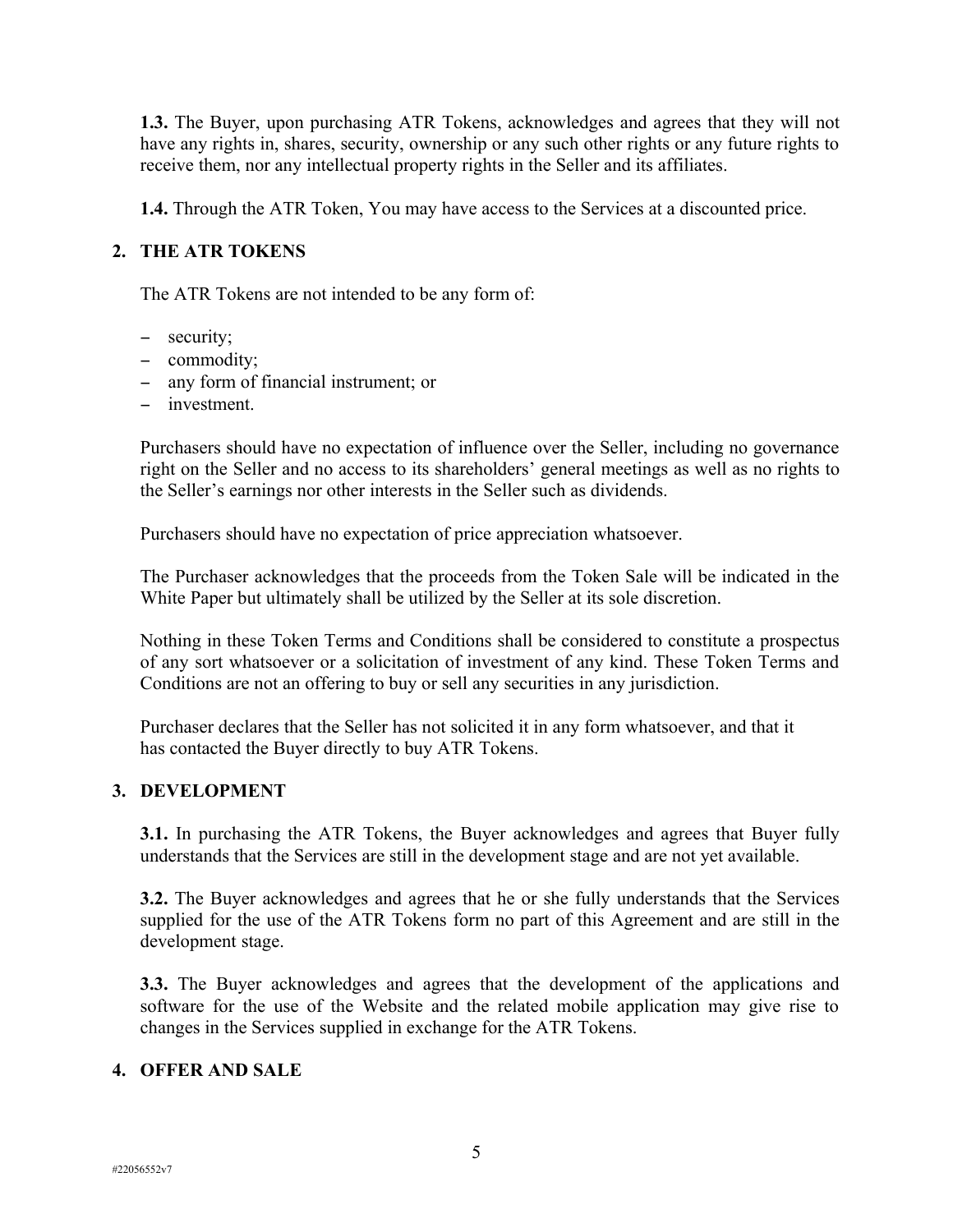**4.1.** The Seller offers for sale to the Buyer ATR Tokens in accordance with the Terms and Conditions.

**4.2.** The Buyer agrees to purchase ATR Tokens offered for sale from the Seller in accordance with the Terms and Conditions.

**4.3.** The Buyer will, during the Token Sale Period, transfer to the Seller the agreed amount for the number of Tokens purchased.

**4.3.1.** The Seller, during this Token Sale Period, will register the purchase of the ATR Tokens, the number of ATR Tokens purchased and the full details of the Buyer.

**4.3.2.** The Seller will send updates and information to Registered Buyers in respect of the development and launch of the Platform and Services as described in this Agreement.

**4.4.** The number of available ATR Tokens is entirely the preserve of the Token Generator.

**4.5.** The Token Sale Period may be subject to change at the sole discretion of the Seller.

**4.6.** The Seller may terminate the Token Sale Period earlier at any time for any reason at its sole discretion.

#### **5. OFFER PRICE**

**5.1.** Unless otherwise agreed with the Seller, the nominal price per ATR Token is \$0,05. Bonus may be applicable during the Token Private Sale, the Round 1 Sale Period and the Round 2 Sale Period. The price per ATR Token may be subject to change at the sole discretion of the Seller.

**5.2.** The Seller does not give any guarantee that the price will remain static and it may change from time to time.

**5.3.** Buyers may pay in any currency, cryptocurrency or digital asset that is allowed under these Terms and Conditions. The exchange rate will be determined from time to time, according to the current market price provided by the Seller, on the Website.

**5.4.** For the avoidance of doubt, the purchase price is per ATR Token, multiplied by the number of ATR Tokens purchased.

**5.5.** In some circumstances, a small administration fee may be charged.

### **6. TOKEN PURCHASE PROCEDURE AND DELIVERY**

**6.1.** The Seller reserves the right to amend and modify this Token Sale procedure at any time.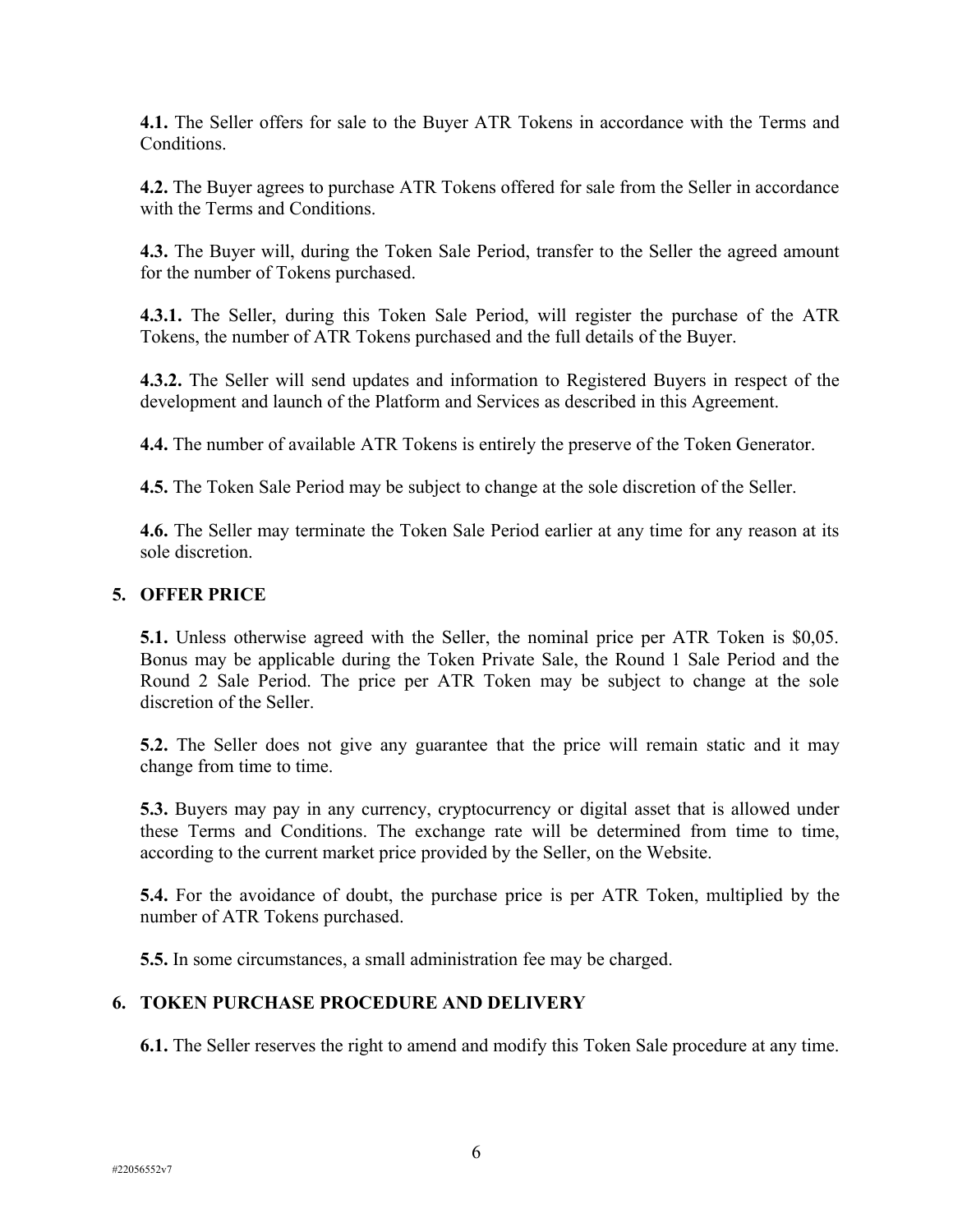**6.2.** The Buyer should register its interest in the purchase of Tokens. This will be done through the Website which will require the Buyer to open an account.

**6.3.** Some information will be collected through our KYC identity verification provider, which will be mandatory. Specifically, we will verify the age, the name, and the residential address, as well as certain other information (We refer to this as the KYC information – *i.e.* information which is required by applicable law to be collected – please see our Privacy Policy ([https://artrade.app/pdc-en.pdf\)](https://artrade.app/pdc-en.pdf) for further details).

**6.4.** Full instructions and procedures, upon registering and opening an account, will be provided by the Seller in respect of the purchase and payment of the ATR Tokens.

**6.5.** Authorised payment methods:

- Stablecoin: USDT and BUSD
- Crypto: ETH and BNB
- FIAT currency: Euro

**6.6.** Payment will not be deemed received until such a time as the entire purchase price, in whichever currency or cryptocurrency, has been paid in full. Any foreign exchange charges are the sole responsibility of the Buyer and no deduction must be made against the purchase price.

**6.7.** Failure to follow the instructions and procedures provided by the Seller or payment by any other means than those authorized are not accepted by the Seller.

**6.8.** The Buyer acknowledges and agrees that upon completion of the purchase of ATR Tokens, to the fullest extent applicable under law, no refunds and/or cancellations are permitted unless agreed in writing by the Seller or unless the cumulative funds raised in the context of the Token Private Sale, the Tokens Round 1 Period, the Tokens Round 2 Period plus the Tokens Round 3 Period are not at least equal to or greater than USD\$ 1,000,000.

The Buyer expressly waives his right of withdrawal pursuant to Article L. 221-28 of the French Consumer Code. However, the Seller - in its sole discretion – may examine on a caseby-case basis any requests in order to satisfy Buyers.

**6.9.** The Buyer acknowledges and agrees that he or she will accept the amount of ATR Tokens allotted by the Seller if the requested amount of ATR Tokens is not available

**6.10.** In the event that the purchase of ATR Tokens is not completed or fails for merely technical reasons, the Seller agrees to return to the Buyer any amount paid, less any reasonable transaction costs, (e.g. bank transaction costs) to the originating source only. This clause applies if the transaction is not subsequently completed.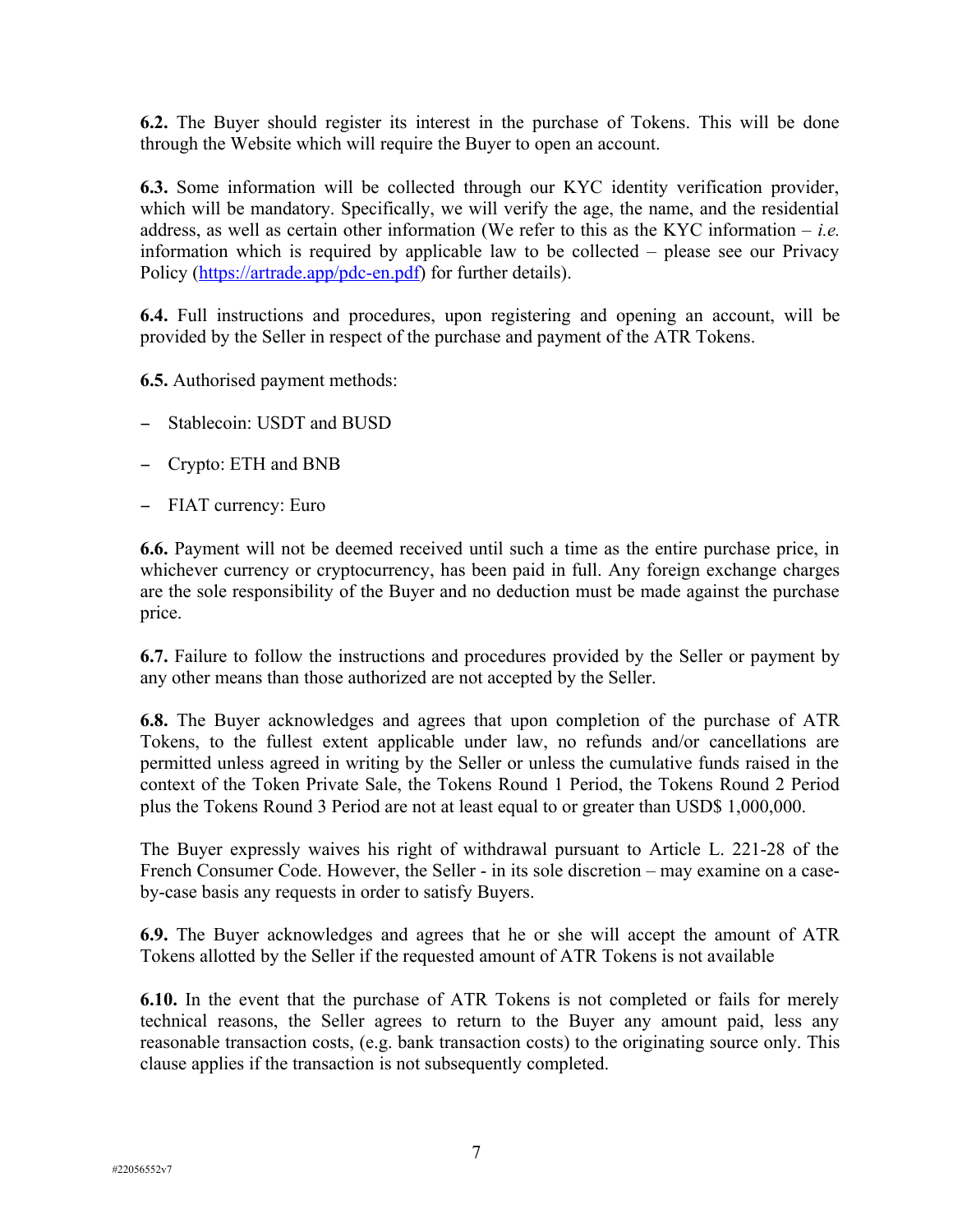**6.11.** The Seller reserves the right to refuse an ATR Token request application on any grounds, including, but not limited to, the following reasons:

- if the Buyer fails to complete any of the requested details in the application;
- if, to the complete satisfaction of the Seller, the Buyer's identity cannot be verified;
- if any regulatory changes become adverse to the issuing of the ATR Tokens and/or continuance of the Services;
- the Buyer fails to give accurate or gives false information on the application or if the KYC service provider of the Seller rejects the application for any reason; or
- if the Buyer is a Prohibited Person.

**6.12.** The Seller may determine, at its sole discretion, that it is necessary to obtain certain information about the Buyer in order to comply with applicable laws or regulations in connection with selling ATR Tokens to the Buyer. The Buyer agrees to provide the Seller with such information promptly upon request. The Buyer acknowledges that the Seller may refuse to sell ATR Tokens to the Buyer until the Buyer provides such requested information and has determined that it is permissible to complete the purchase.

**6.13.** Upon completion of the purchase of the ATR Tokens in accordance with these Terms and Conditions, the Seller will deliver the purchased ATR Tokens to the ART wallet of the Buyer's user account after the end of the Token Round 3 Period in accordance with the following release schedule:

| <b>ATR tokenomics &amp; allocation</b>     |      |          |           |                                                                                                                                            |
|--------------------------------------------|------|----------|-----------|--------------------------------------------------------------------------------------------------------------------------------------------|
| contributors                               | %    | cliff    | vestina   | details*                                                                                                                                   |
| <b>ICO</b> round 1                         | 50 % | 2 months | 6 months  | 15% at the end of the ICO > 2 months lockup > 15% every months                                                                             |
| <b>ICO</b> round 2                         |      | 1 months | 4 months  | 20% at the end of the ICO > 1 month lockup > 20% every months                                                                              |
| <b>ICO</b> round 3                         |      |          |           | Tokens are unlock at the end of the ICO period                                                                                             |
| reserve                                    | 22 % | 6 months | 18 months | Reserve will be used to provide market liquidity and community rewards<br>20% at the end of the ICO > 6 months lockup > 4,44% every months |
| marketing, airdrop & bounty                | 4 %  | 4 months | 12 months | 10% at the end of the ICO > 4 months lockup > 7% every months                                                                              |
| private sale                               | 1%   | 4 months | 12 months | 10% at the end of the ICO > 4 months lockup > 7,5% every months                                                                            |
| associates                                 | 9%   | 6 months | 18 months | 5% at the end of the ICO > 6 months lockup > 7% every months                                                                               |
| team & advisors                            | 7%   | 6 months | 18 months | 5% at the end of the ICO > 6 months lockup > 7% every months                                                                               |
| seed supporters                            | 7%   | 6 months | 18 months | 5% at the end of the ICO > 6 months lockup > 7% every months                                                                               |
| ICO sale = 50% of the total token's supply |      |          |           |                                                                                                                                            |

This above release schedule will be applicable to all Buyers pro rata to the amount of ATR Tokens they have purchased during the Token Sale.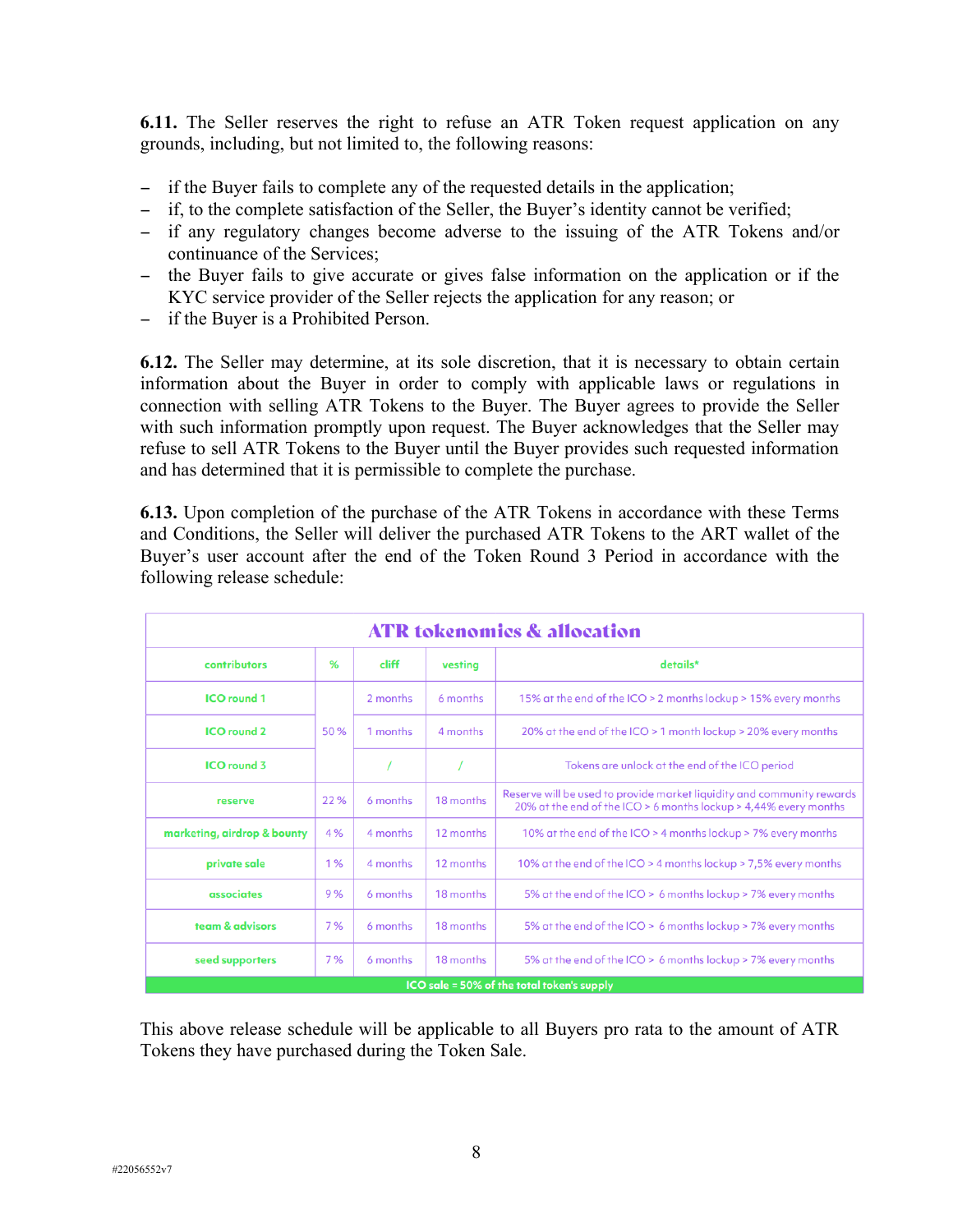For illustrative purposes only, if a Buyer purchased 100 ATR Tokens during the Token Round 1 Period, 15 ATR Tokens will be released after the closing of the Token Round 3 Period. Then, after 2 months following the closing of the Token Round 3 Period (the cliff period), 15 ATR Tokens will be released every month until full release of the ATR Tokens purchased by said Buyer.

The Seller reserves the right, at its sole discretion, to extend the time of release of the ATR Tokens for technical, cybersecurity or other relevant issues it reasonably believes may affect the delivery time.

**6.14.** For the avoidance of doubt, any extension of the release time of the ATR Tokens shall not affect the obligation of the Seller to make delivery to the Buyer of the purchased ATR Tokens.

**6.15.** The ATR Tokens are non-refundable under any circumstances (with the exception of the case of not reaching the small cap of USD\$ 1,000,000 referred to in article 6.8) and the Seller gives no guarantee and makes no representations as to the future value of the ATR Tokens.

## **7. WALLET**

**7.1.** The Seller will deliver the ATR Tokens to the Buyer in the ART wallet of his user account.

**7.2.** The Buyer must keep the wallet and its security protocols safe and not share them with any other person.

### **8. ANTI MONEY LAUNDERING (AML) POLICY**

**8.1.** Money laundering is the process of which proceeds of crime or terrorism are changed to give the appearance that such funds come from legitimate sources.

**8.2.** Money laundering activities may come in many forms, from a simple single act to sophisticated and complex multiple schemes. Such money passing from person to person or through company to company being handled by multiple methods through multiple property to disguise its source.

**8.3.** The Third European Directive 2005/60 / EC, the Implementing Directive 2006/70 / EC, the Fourth Directive (EU) 2015/849, the Fifth Directive (EU) 2016/0208, impose legal obligations on all companies with respect to money laundering.

**8.5.** This is a very limited part of the full internal company AML policy.

# **9. ANTI MONEY LAUNDERING VERIFICATION**

**9.1.** The Token Generator and Administrator will: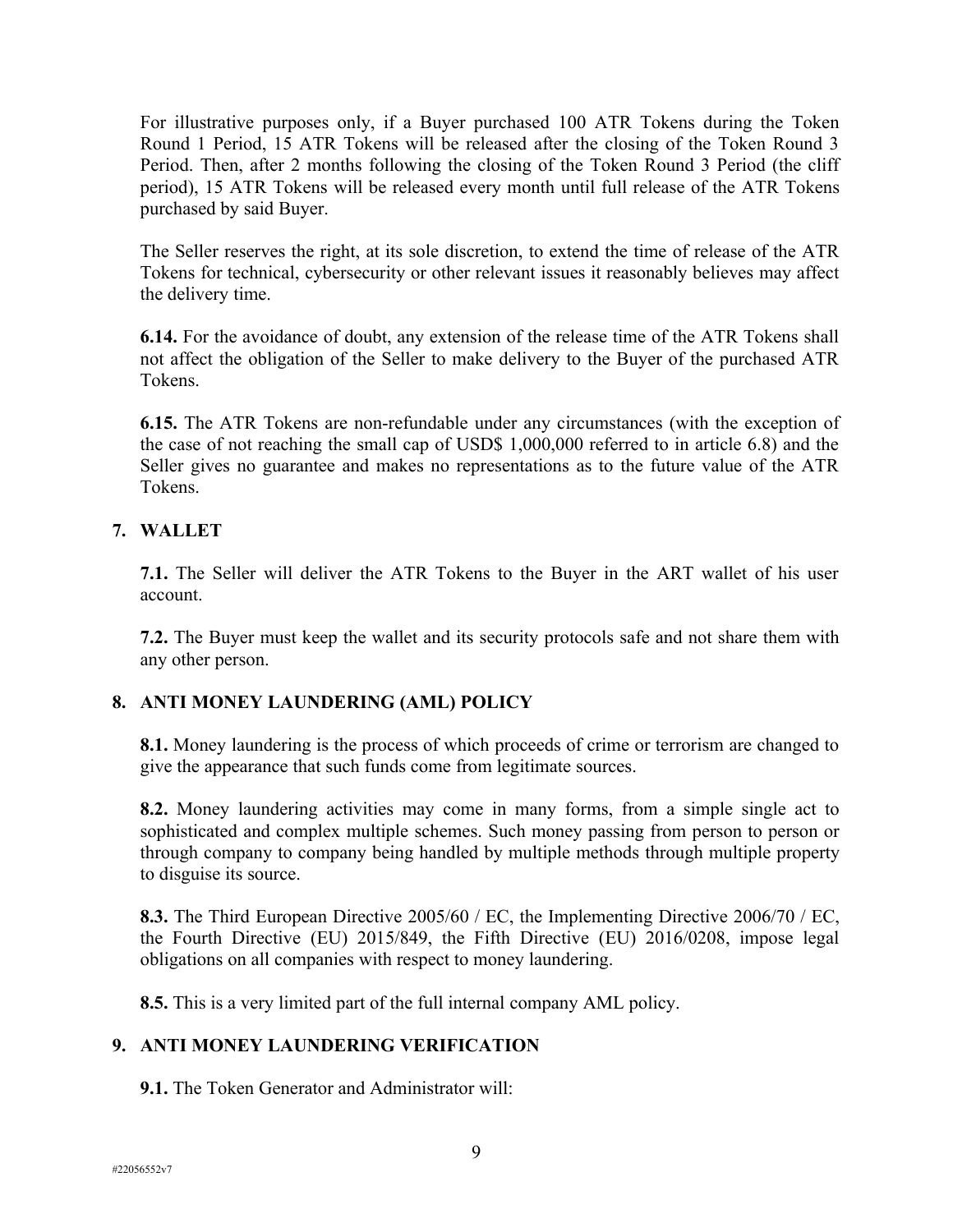- require verification of the identity of the Buyer through our third-party AML identification and verification providers
- require, in some situations (examples include, but are not limited to, large transactions, high-risk transactions or inconsistencies according to our records), additional information (examples include, but are not limited to, proof of source of funds).

If the verification evidence supplied does not meet with AML requirements, Token Generator or the Administrator will not allow the participation to the Token Sale and will return possible obtained funds minus the administration fee referred to in Clause 5.5 above, without interest, to the originating source at the Buyer's expense.

The Buyer acknowledges and agrees to release the Token Generator and Administrator from all and any claims for loss that it may suffer as a result of this action and hereby waives such claims.

The Buyer hereby declares that he or she will indemnify the Token Generator and the Administrator and each of them, against all and any losses that the Token Generator or the Administrator could suffer from or in connection with a failure to process purchase of the ATR Tokens.

**9.2.** The Buyer acknowledges and agrees that he or she is aware of the AML reporting requirements and that any report will not be treated as or considered a breach of privacy but as a legal obligation on behalf of the Token Generator or Administrator.

**9.3.** The Buyer confirms that he or she is not a Prohibited Person (see Clause 11).

**9.4.** If the Buyer has any Beneficial Owners, he or she confirms that he or she has undertaken all reasonable due diligence and that the Beneficial Owner is not a Prohibited Person.

**9.5.** The Seller may apply in the future for a Virtual Asset Service Provider ("VASP" or "PSAN") registration in France. Therefore, where the Token Generator and/or the Administrator suspects or has reasonable grounds to suspect, on the basis of information obtained in the course of carrying on its business, that the Buyer or anyone else has been or is engaged in an offence of money laundering or terrorist financing, the Token Generator and/or the Administrator has an obligation to report this to competent authority which would include reporting details of the suspicion and divulging the Buyer's name and details.

### **10. DATA PROTECTION**

**10.1** You acknowledge that we may process personal data in relation to you (if you are an individual), and personal data that you have provided or in the future provide to us in relation to your employees and other associated or other individuals, in connection with these Terms and Conditions, or the Services. Accordingly, you represent and warrant that: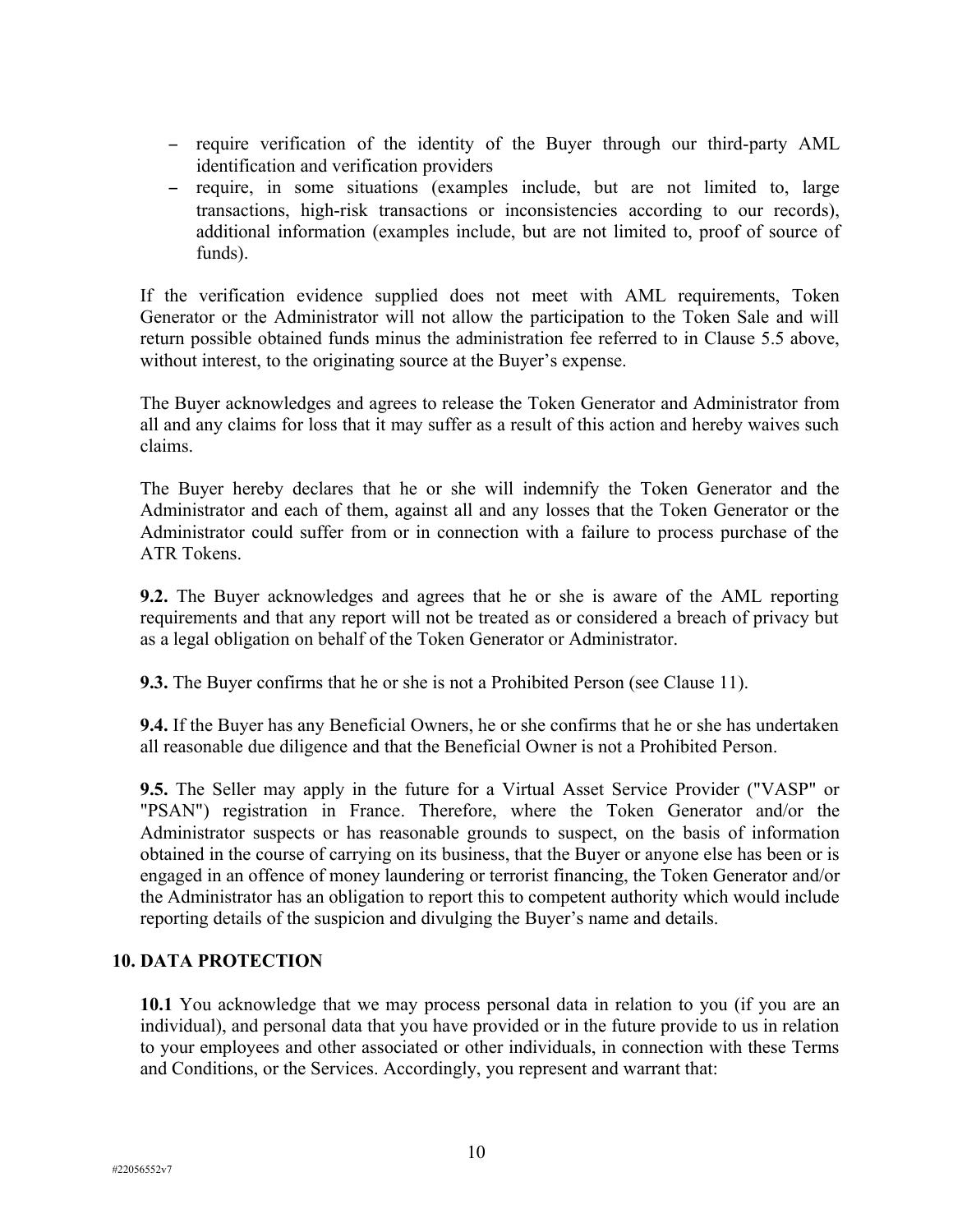- your disclosure to us of any personal data relating to individuals other than yourself was or will be made in accordance with all applicable data protection and data privacy laws, and those data are accurate, up to date and relevant when disclosed;
- before providing any such personal data to us, you have read and understood our Privacy Policy, and, in the case of personal data relating to an individual other than yourself, have (or will at the time of disclosure have) provided a copy of that Privacy Policy (as amended from time to time), to that individual; and
- if from time to time we provide you with access to a replacement version of the Privacy Policy, you will promptly read that notice and provide a copy to any individual whose personal data you have provided to us.

**10.2** Please see our Privacy Policy on more information regarding the protection of your personal data ([https://artrade.app/pdc-en.pdf\)](https://artrade.app/pdc-en.pdf).

## **11. PROHIBITED PERSONS**

**11.1.** Persons from the following countries will be ineligible to purchase ATR Tokens during the Token Sale: Afghanistan, Albania, Angola, Azerbaijan, Bosnia and Herzegovina, Bahamas, Barbados, Burma, Botswana, Burkina Faso, Burundi, Cayman Islands, Cambodia, Cameroon, Crimea (Ukraine), Chad, China, Congo, Congo (Democratic Republic), Cuba, Ethiopia, Eritrea, Fiji, Palau, Ghana, Guinea, Guinea-Bissau, Haiti, Iran, Iraq, Jamaica, Jordan, Lao people Democratic Republic, Liberia, Libya, Madagascar, Malia, Mozambique, Nicaragua, Uganda, Nigeria, Korea North, Pakistan, Panama, Puerto Rico, American Samoa, Senegal, Somalia, South Sudan, Sri Lanka, Sudan, Syria, Tajikistan, Trinidad and Tobago, Turkmenistan, Uganda, United States, Uzbekistan, Vanuatu, Venezuela , Virgin Islands (United States), Yemen, Zimbabwe.

**11.2.** The Token Generator and/or the Administrator will undertake verification of nationality and other identifiers (see Clauses 6.3 and 9.1).

**11.3.** Persons under the age of 18 will be ineligible to purchase ATR Tokens during the Token Sale Period.

**11.4.** Politically Exposed Persons (PEP) will be ineligible to purchase ATR Tokens during the Token Sale Period.

### **12. ACKNOWLEDGEMENT OF RISK**

**12.1.** You represent and warrant that You fully understand and have significant experience of cryptocurrencies, digital assets, blockchain systems and services, and You fully understand the risks associated with the trading of cryptocurrencies and digital assets as well as the mechanics related to the use of such cryptocurrencies and digital assets (including with respect to their storage and exchange).

**12.2.** You acknowledge that trading markets are extremely volatile and shift quickly in terms of liquidity, market depth, and trading dynamics.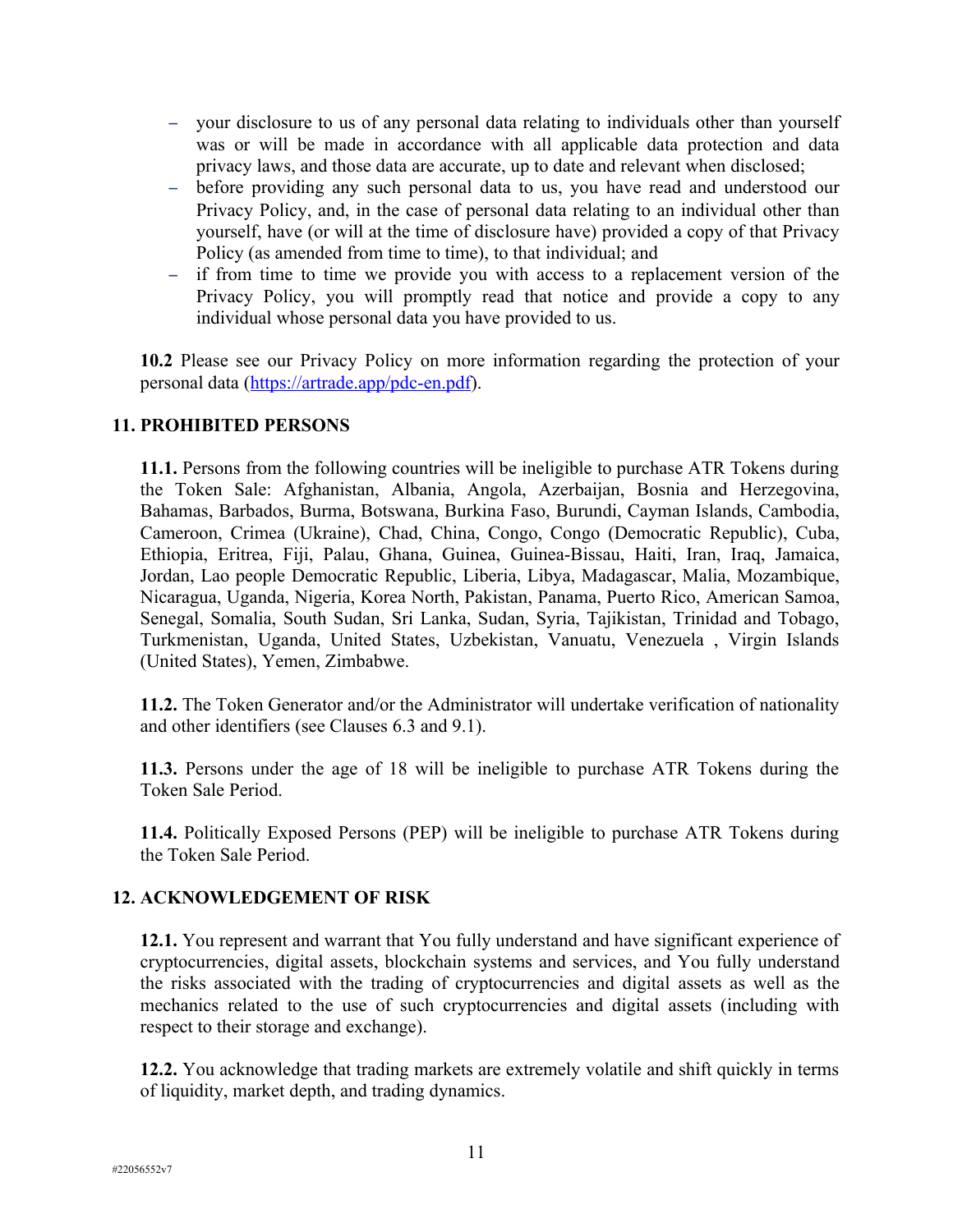**12.3.** You represent and warrant that You are not entering into transactions that are above Your financial abilities. Also, cryptocurrencies and digital assets are not suitable for people without the relevant knowledge and/or experience. You further represent and guarantee that You are aware of the risks related to cryptocurrencies and digital assets, for which You are solely responsible and liable.

**12.4.** The Buyer acknowledges and agrees that there are risks associated with purchasing ATR Tokens, owning ATR Tokens, and using ATR Tokens for the provision or receipt of Services of the Seller and its affiliates. By purchasing ATR Tokens, the Buyer expressly acknowledges and assumes these risks.

**12.5.** The Buyer acknowledges and agrees that he or she understands that he or she may lose some of or all of his or her contribution in this Token Sale.

**12.6.** Without prejudice to 6.8 and 6.9, the Buyer acknowledges and agrees that he or she has no right to obtain a refund of his or her contribution (with the exception of the case of not reaching the small cap of USD\$ 1,000,000 referred to in article 6.8), or otherwise cancel his or her purchase of the ATR Tokens obtained via this Token Sale, once such purchase is completed due to the uncertainties of the value to be attributed to the ATR Tokens once purchased and/or the fluctuations inherent in the value of cryptocurrency generally.

**12.7.** The Buyer acknowledges and agrees that he or she has sufficient understanding and knowledge of the technical and business matters (including those being developed by the Seller, cryptocurrency storage systems, e.g., wallets) to understand this Token Sale and to appreciate the risks and implications of purchasing ATR Tokens.

**12.8.** The Buyer acknowledges and agrees that he is aware that crypto-currencies and digital assets operate in a network without intermediaries and do not benefit from legal tender, unlike currencies issued by central banks. Their value is not guaranteed and depend on unregulated markets. Therefore, You acknowledge and agree that if the platform and the Services are finally not developed or cannot function properly, the ATR Tokens will not be refunded which is a significant risk that You accept. Moreover, there is no guarantee of liquidity with respect to the ATR Tokens as well as the existence of a secondary market. As a result, The Buyer may not be able to sell its ATR Tokens easily or at prices that would provide him with a valuation gain comparable to similar investments benefiting from a developed secondary market.

### **13. REPRESENTATION, WARRANTIES AND COVENANTS**

You hereby agree that by purchasing the ATR Token(s), you warrant and represent the following to be true:

**13.1** You are not a Prohibited Person. If you purchase the ATR Token(s), we are deeming the purchase to be your undertaking that you are not a Prohibited Person.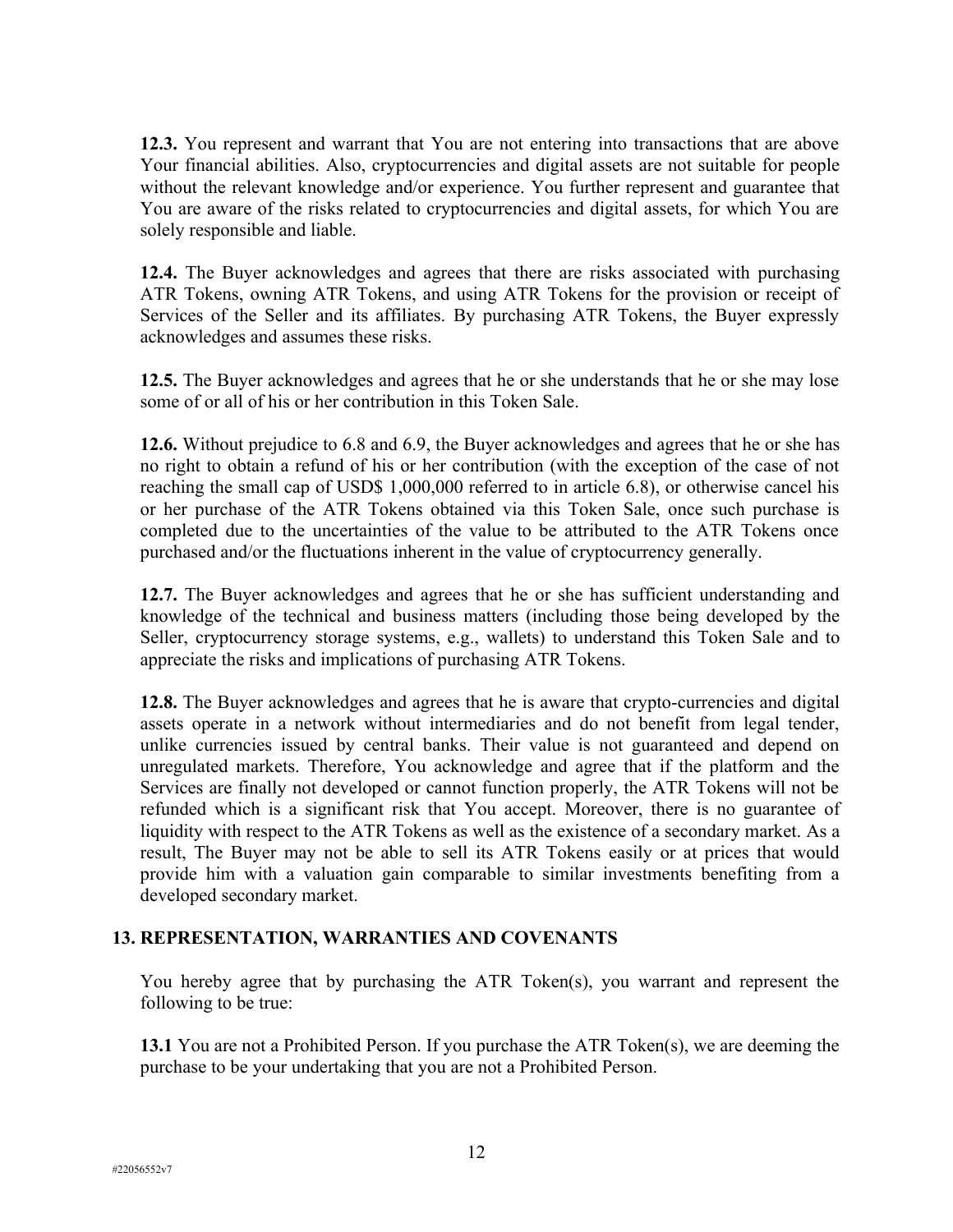**13.2** You have not received advice from the Seller or any employee or agent of the Seller regarding purchasing the ATR Token(s).

**13.3** You are legally permitted to purchase and hold the ATR Token(s) in your jurisdiction.

**13.4** You are of legal age to purchase and hold the ATR Token(s) and are not aware of any legal reason preventing you from so doing in your jurisdiction or in this jurisdiction.

**13.5** You are of sound mind and have the requisite power and authority to understand and agree to these Terms and Conditions and to carry out and perform the obligations as set out hereunder.

**13.6** You will supply all AML and KYC documentation required as set out in these Terms and Conditions and any other such documentation that may be so reasonably required by the Seller or the Administrator from time to time to fulfil any legal, regulatory or other obligation.

**13.7** The funds you provide including any fiat, cryptocurrency have not been derived from or related to any unlawful activity including but not limited to money laundering, terrorist financing and furthermore you agree that you will not use the ATR Tokens, Website, account, Technology or Platform for unlawful purposes, including, but not limited to, sending or storing any unlawful material or for fraudulent purposes. The Seller reserves the right to terminate your use thereof should you use or attempt to use the ATR Tokens, Website, account, Technology or Platform for unlawful purposes, including, but not limited to, sending or storing any unlawful material or for fraudulent purposes.

**13.8** You will notify us of any change in the information you supply to us.

**13.9** You will only use the Website, account, Technology and Artrade Platform for your personal and sole use and will not resell it to a third party.

**13.10** You will not authorise others to use your account.

**13.11** You will not assign or otherwise transfer your account to any other person or legal entity; You will not use an account that is subject to any rights of a person other than you without appropriate authorisation.

**13.12** You will not use the Website, account, ATR Token(s), Technology or Artrade Platform to cause nuisance, annoyance, or inconvenience.

**13.13** You will not impair the proper operation of the Business of the Seller.

**13.14** You will not try to harm the Business of the Seller or the ATR Tokens, in any way whatsoever.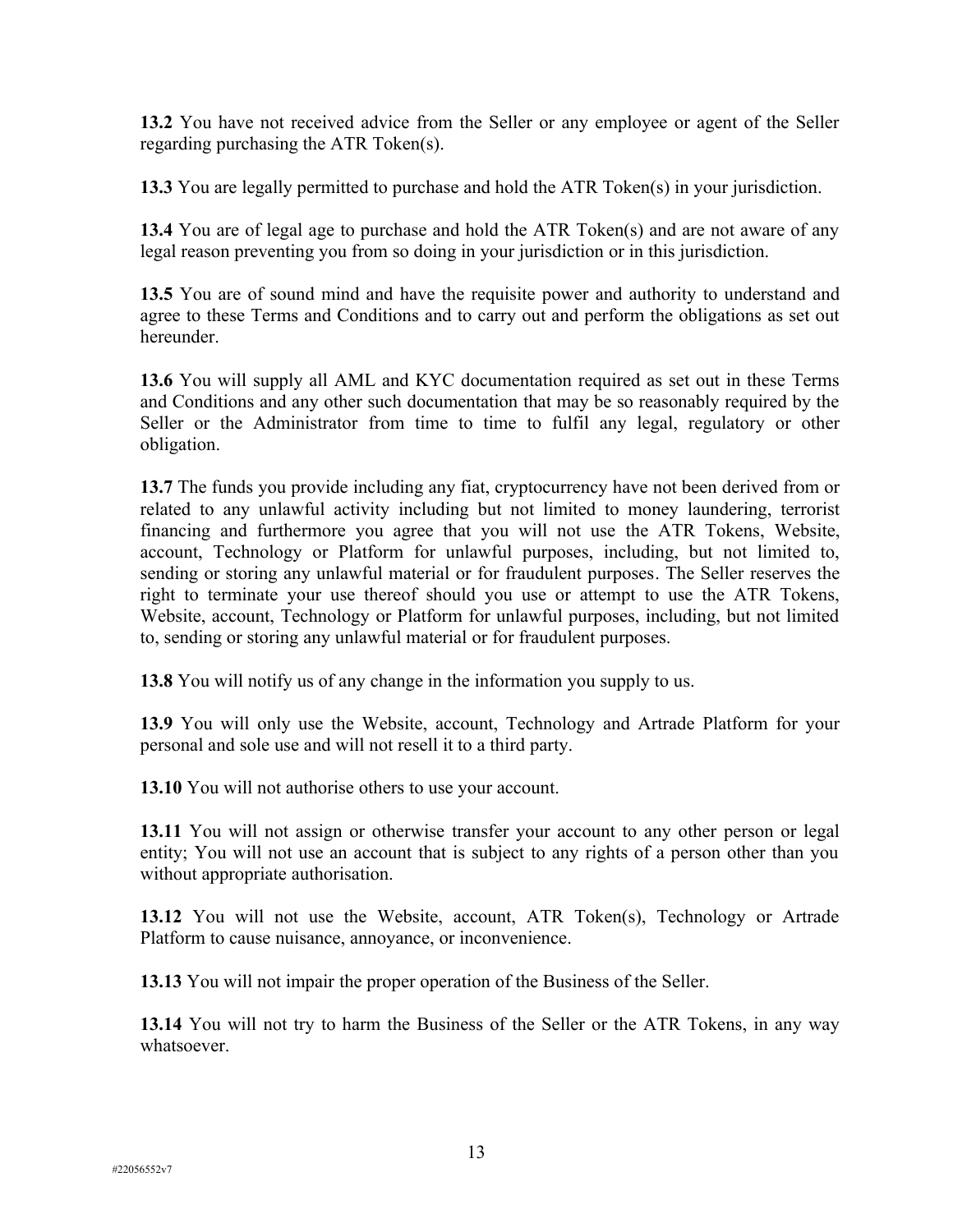**13.15** You will keep secure and confidential your account password or any identification we provide you which allows access to any of the account or ATR Token(s). You will only use an access point or other data account which you are authorised to use.

**13.16** You hereby note you are solely responsible for your own tax liability, if any, in relation to the ATR Token(s) which may adversely affect you including but not limited to withholding taxes, income tax, VAT, CGT or other applicable taxes

**13.17** You hereby note that you have sole responsibility for the acquisition, appreciation or depreciation of the value of the ATR Token(s).

**13.18** You will hold a suitable online or offline wallet or storage mechanism to support the ATR Token(s).

# **14. LIMITATION OF LIABILITY**

**14.1.** To the maximum extent permitted by law and any regulatory provisions to which We are subject to, You acknowledge and agree that the entire risk arising out of Your participation in and purchasing of the ATR Tokens is entirely Yours and remains with You at all times, before, during and after such risk may apply.

**14.2.** Neither We nor any other party involved in the creation, production, or delivery of the ATR Tokens will be liable, in any way, for any incidental, special, exemplary, legal (reasonable costs) or consequential losses or damages, this to include but not exclusively, loss of profits, loss of data (excluding personal data, which specific policies are stated in our privacy policy), loss of goodwill, service interruption, computer damage or system failure or the cost of substitute products or services, or for any damages whatsoever of a personal nature, including bodily injury, emotional distress arising out of or in connection with these ATR Tokens whether or not they are based on warranty, contract, tort, this to include negligence, product liability or any other such thing, whether or not We have been informed of such matters and the possibility of any such damages or alike, this also, even if a limited remedy set forth and contained in these Terms and Conditions has failed or could fail, because of essential purpose.

**14.3.** Our aggregate liability for any circumstance or event arising out of or in connection with these Terms and Conditions will be limited to, and will in no event exceed, the amount You have paid to purchase the ATR Tokens during the Token Sale. The limitations of damages set forth in this Clause is a fundamental element of the basis of the bargain between Us and You.

**14.4.** The Buyer should always ensure the security of any password, account number issued, or any other type of secret code.

**14.5.** The Buyer must not share his password, account number and secret codes with any other person.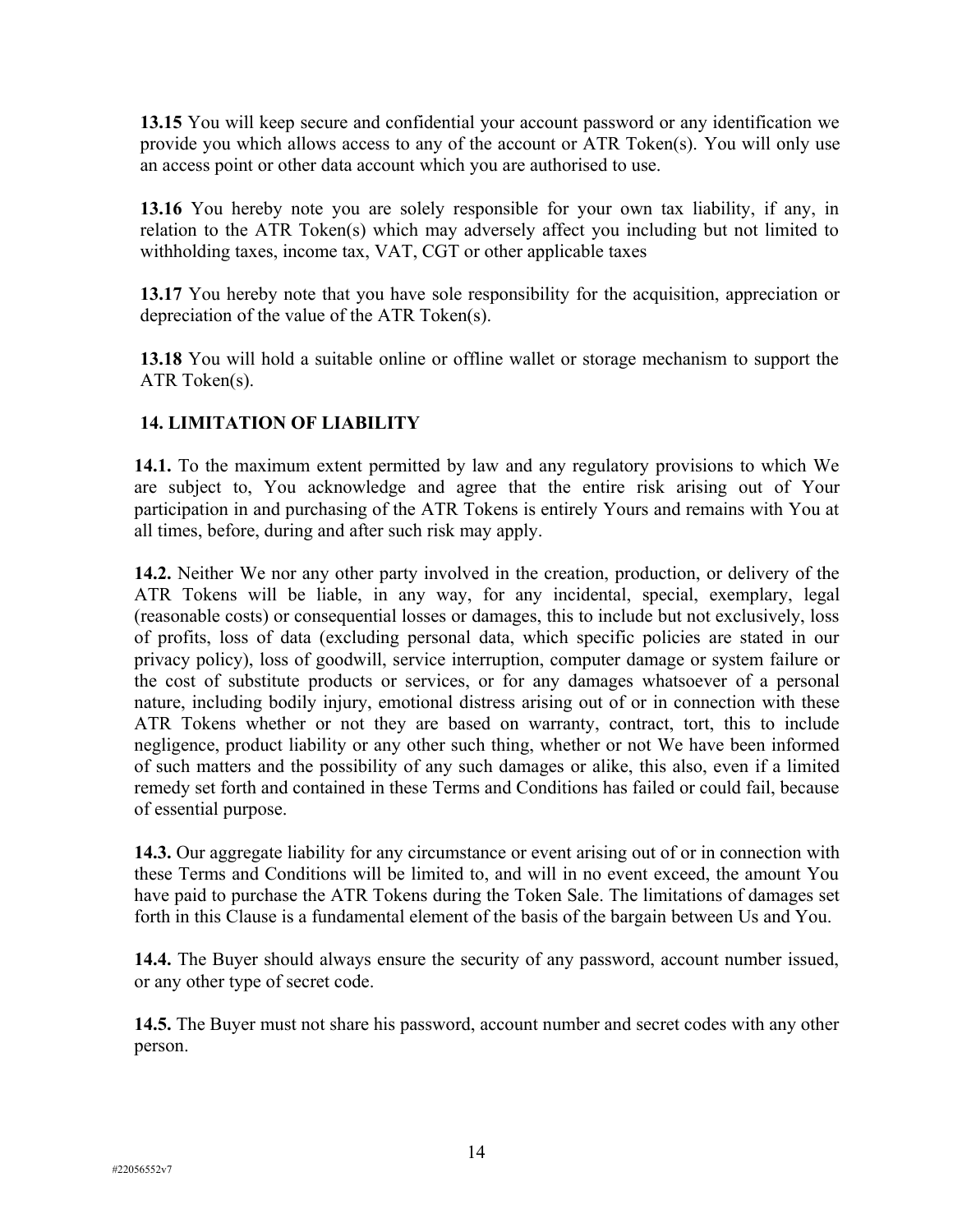**14.6.** The Seller will not be liable, under any circumstances, for any loss or damage incurred by the Buyer in respect of any breach of security in respect of his password, account number and secret codes.

**14.7.** If the Buyer suspects or knows of any breach of security of his password, account number or secret codes he or she must report it to the Seller immediately.

# **15. CHANGES TO THIS AGREEMENT**

**15.1.** These Terms and Conditions may be revised or updated from time to time. Accordingly, you should check the Terms and Conditions for updates. You can determine when the Terms and Conditions were last revised by referring to the "Last Revised" legend at the top of this document.

**15.2.** Each time you access our Website, or upon the purchase of any ATR Tokens, You signify Your acceptance of the then-current Terms and Conditions.

**15.3.** Any changes in these Terms and Conditions take effect upon posting and apply only to your use of our Website and the Terms and Conditions of the purchase of any ATR Tokens or information collected from you on and after Last Revised date, unless we have other communications with you.

**15.4.** We may make changes to the Website or the Terms and Conditions of the Token Sale at any time.

**15.5.** You understand and agree that We may discontinue or restrict Your use of our Website or associated mobile application at any time for any reason or no reason with or without notice and without reference to You and there is no right of appeal.

**15.6.** It is Your responsibility to collaborate with Us whilst we ensure that Your personal data held on this Site is always up to date.

### **16. INDEMNIFICATION**

You agree to release, indemnify, and hold Us and Our contractors, sub-contractor, affiliates and subsidiaries and agents and their officers, directors, employees and agents, harmless from and against any claims, liabilities, damages, losses, and expenses, including, without limitation, reasonable legal and accounting fees, arising out of or in any way connected with Your violation of any of these Terms and Conditions.

#### **17. DISCLAIMERS**

**17.1.** If you choose to purchase ATR Tokens, you do so entirely at your own risk and, to the fullest extent permitted by applicable law, subject to the terms contained in this clause 17.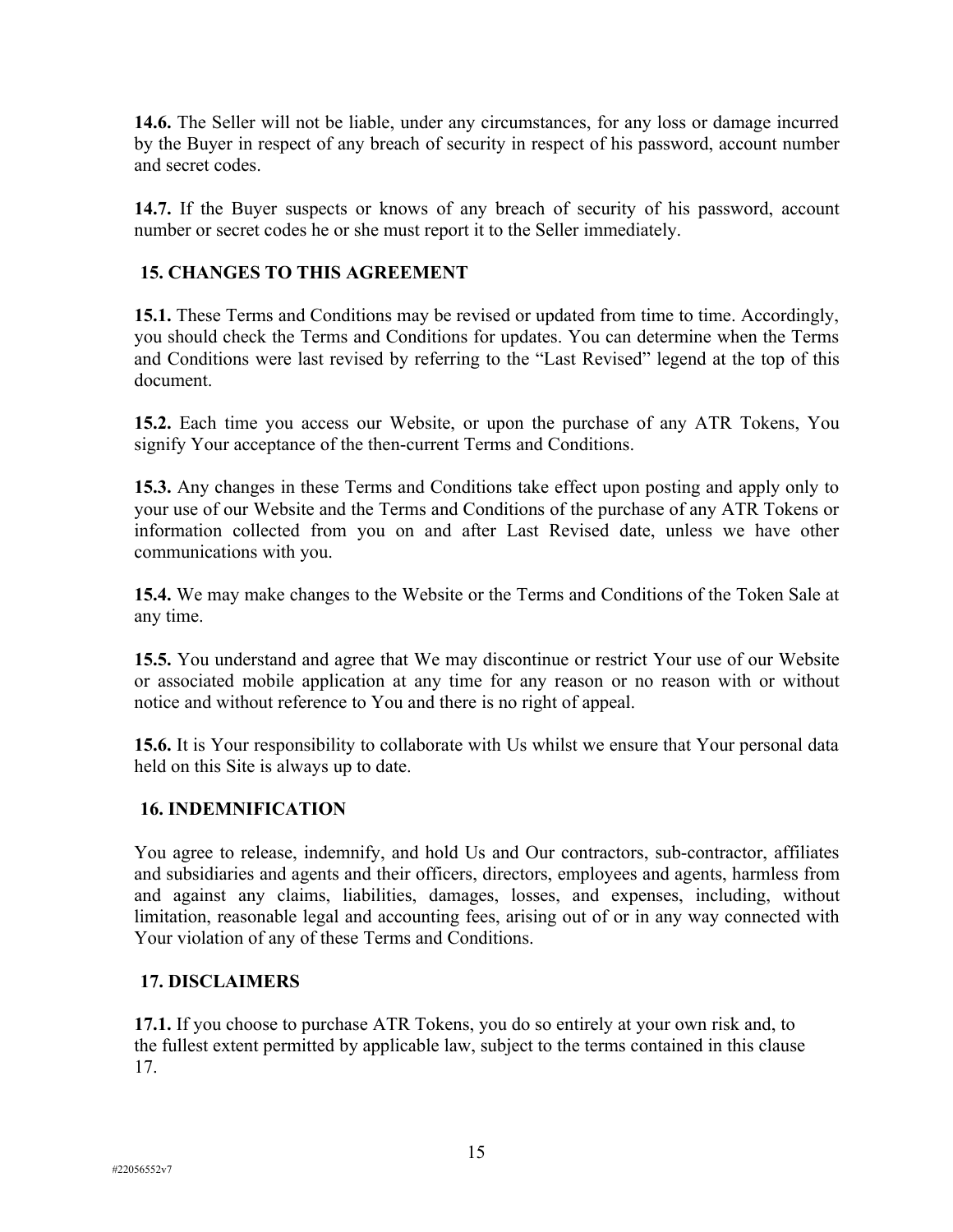**17.2.** You acknowledge and agree that we do not have any obligations, whatsoever, or under any circumstances, to conduct any checks not required by applicable law, including but not limited to, background checks, on any Buyer.

**17.3.** We will only make such checks as are required by law or in our opinion reasonably necessary in order to offer the ATR Tokens in the Token Sale.

**17.4.** You hereby acknowledge and agree that the ATR Tokens and Token Sale as well as the Website or associated mobile application are made available 'as is' and 'as available', with no warranties of any kind whatsoever and that, without prejudice to the generality of the foregoing, we make no warranty regarding, and shall have no responsibility for, the accuracy, availability, reliability, security, fitness for purpose or performance of the same.

**17.5** We make no warranty that the Token Sale, including but not restricted to, any information provided via any communication will meet Your requirements or will be available or made available in an uninterrupted, secure or error-free basis.

**17.6.** We make no warranty in respect of the quality of any content, truthfulness, completeness or reliability of any content obtained through the Website

**17.7.** No advice or information, whether either oral or in writing, obtained from Us or Our website will create any warranty expressly or otherwise, herein.

**17.8.** We disclaim any liability for interruption, delay or errors in use and is not liable for any loss whatsoever whether direct, indirect or consequential loss.

**17.9.** The Seller does not guarantee, warrant or represent that any item downloaded from the Internet on this Website is free from viruses. You are explicitly responsible for implementing appropriate procedures, anti-virus protection and software to protect yourself and your data. In this regard, The Seller is not liable for any damage caused to your equipment due to the use of the Website or through material posted on or linked to any Website. You should also be aware that SMS and email services are vulnerable to spoofing and phishing attacks and should use care in reviewing messages purporting to originate from us Your use is entirely at your own risk.

**17.10.** The Seller bears no responsibility for the success or otherwise of the ATR Token(s), You hereby acknowledge that the ATR Token is in development stage and therefore the Seller cannot provide any warranty whatsoever in relation to the success or otherwise of the Token. The ATR Token may have no value and you as Purchaser may lose all amounts paid. The Purchaser agrees, understands and assumes all risks in relation to purchase price.

**17.11.** Third-Party Links. The Website may contain links to third-party websites, advertisers, services, special offers, or other events or activities that are not owned or controlled by us. We do not endorse or assume any responsibility for any such third-party sites, information, materials, products, or services. If you access a third party website from the Website, you do so at your own risk, and you understand that these Terms do not apply to your use of such sites. You expressly relieve us from any and all liability arising from your use of any third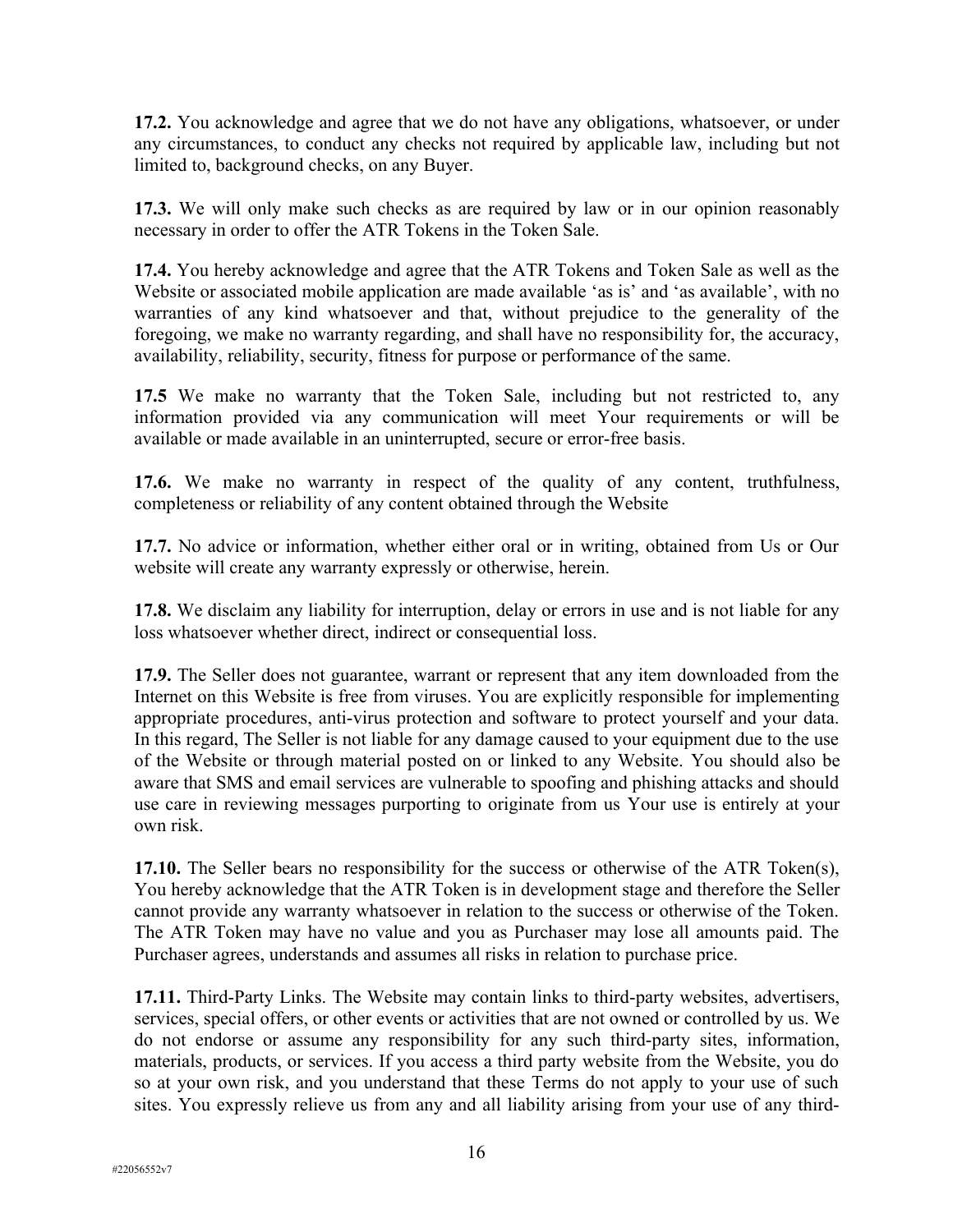party website, service, or content. Additionally, your dealings with or participation in promotions of advertisers found on the Website, including payment and delivery of goods, and any other terms (such as warranties) are solely between you and such advertisers. You agree that we shall not be responsible for any loss or damage of any sort relating to your dealings with such advertisers.

**17.12.** We will make reasonable efforts to ensure that requests for electronic debits and credits involving bank accounts, credit cards are processed in a timely manner but we make no representations or warranties regarding the amount of time needed to complete processing which is dependent upon many factors outside of our control.

**17.13.** The regulatory status of the ATR Token(s), remains unclear or unsettled in many jurisdictions. Indeed some jurisdictions may implement legislation that will affect the ATR Token(s), The Seller accepts no liability in relation to regulatory action that may be taken or which may affect the Seller in the future. Furthermore the Seller may cease operations in a jurisdiction which takes regulatory action, changes laws adversely or makes it commercially undesirable to trade in such jurisdiction.

**17.14.** The Buyer acknowledges and agrees that the purchase of ATR Tokens does not give the Buyer any rights in the form of equity or debt interest in the Seller and/or its affiliates. The Buyers rights are strictly limited to those set out under these Terms and Conditions.

**17.15.** The Buyer acknowledges and agrees that in purchasing these ATR Tokens, the Buyer is subject to and bound by these Terms and Conditions, as may be amended from time to time.

**17.16.** The Buyer acknowledges and agrees that to the fullest extent permitted under applicable law, nothing in these Terms and Conditions represents or warrants any form of performance of the purchased ATR Tokens. They are strictly for the use described in these Terms and Conditions.

**17.17.** The Buyer acknowledges and agrees that the Buyer may only access the Website using authorised means. The Seller is not liable if you do not have a compatible mobile device, computer, operating system, browser, or any other software or hardware with which the Technology is not compatible. The Seller reserves the right to terminate your use thereof should you use or attempt to use an incompatible or unauthorised device.

**17.18.** You must immediately notify us of any known or suspected unauthorised use of your account or any known or suspected breach of security, including, but not limited to loss, theft, or unauthorised disclosure of your password. YOU ARE RESPONSIBLE FOR ALL ACTIVITY IN YOUR ACCOUNT. Any fraudulent, misleading, abusive, or illegal activity may be grounds for termination of your account at our sole discretion and we may refer you to appropriate law enforcement agencies in this jurisdiction or any other appropriate jurisdiction.

The disclaimers, terms and conditions on these pages are of general application and may be supplemented by additional policies, procedures, disclaimers, guidelines, rules, terms or conditions of specific application disclosed by the Seller, including through a registration or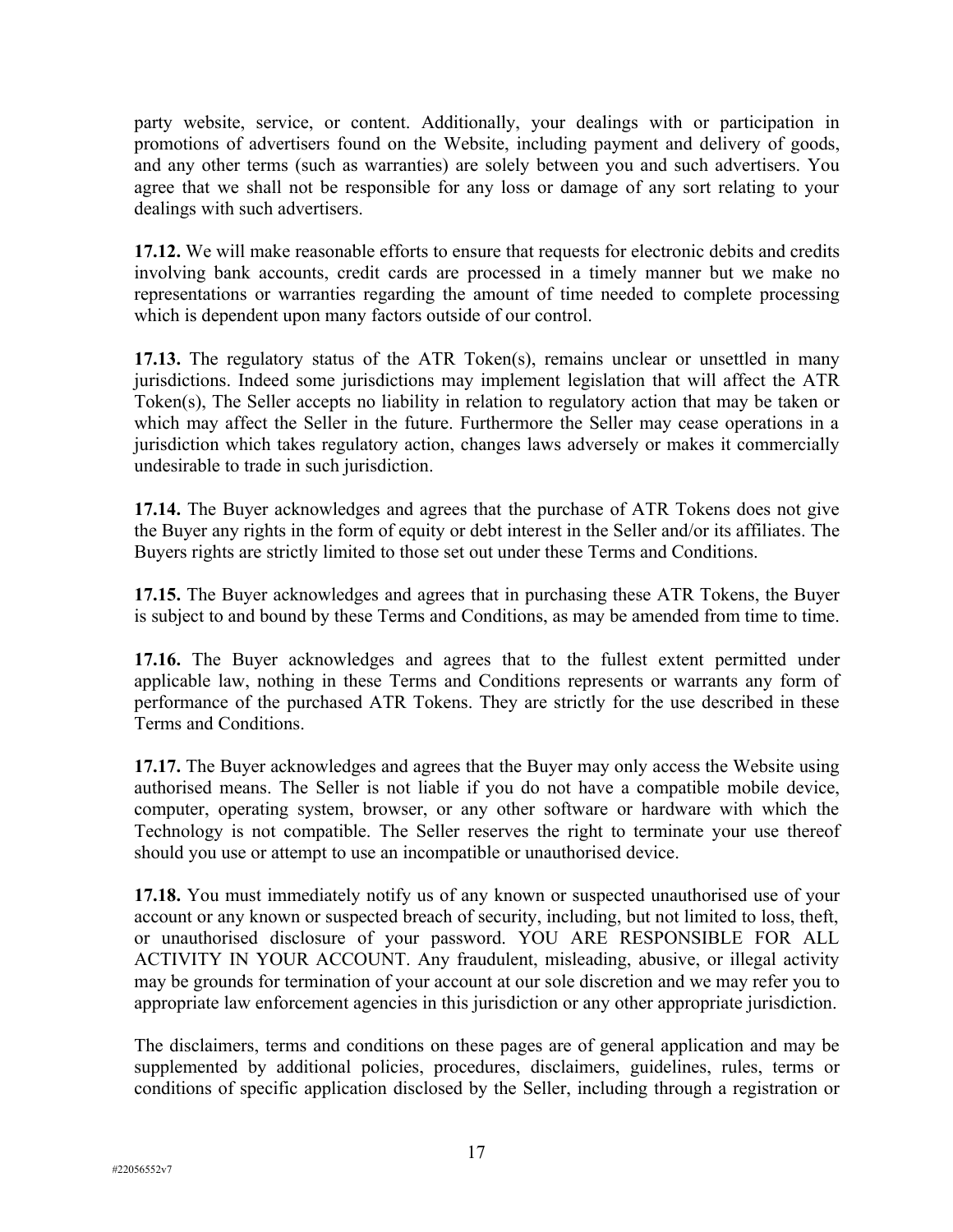subscription process, or other means. In the event of a conflict between the Terms of Use and any additional policies, procedures, disclaimers, guidelines, rules, terms or conditions of specific application, the additional policies, procedures, disclaimers, guidelines, rules, terms or conditions of specific application shall take precedence.

#### **18. PROVISIONS**

**18.1.** Any reference to statute, enactment, order or regulation or other similar instrument made in this Agreement, shall be construed as a reference or instrument as it is force for the time being taking into account any amendment, extension, application, consolidation or reenactment and includes all and any subordinate legislations for the time being in-force.

**18.2.** In the event that one or more of these Terms and Conditions or any part thereof being or becoming invalid, illegal or unenforceable in any respect, it shall to the extent of such invalidity, illegality or unenforceability be deemed to be severed and removed and all remaining terms shall remain in full force and effect.

**18.3.** This Agreement constitutes the entire Agreement (this to include any other provisions referred within this Agreement) and supersedes any and all previous agreements.

### **19. GENERAL TERMS**

**19.1.** Unless you tell us otherwise, or the law requires otherwise, you agree to receive all communications from us by e-mail or by our posting notices to your account. You agree that you are able to print the communications for your records. You agree that all communications that we send to you electronically satisfy any legal requirement that a communication be in writing. You may choose to get legal notices in paper form through the mail if you tell us you do not want legal notices sent electronically. If you choose to paper form, legal notices will be sent to you in paper form by postal mail or as otherwise permitted or required by law. All other communications not required by law to be in paper form will be sent electronically. To tell us you do not want legal notices sent electronically, and for any other notices under this Agreement, send the notice in writing and by certified and registered mail to dpo@artrade.app.

Other than set out above, any notice shall be in writing addressed to the other Party at its registered office or principal place or business or other such address as may, from time to time have been notified for this particular purpose. Notice shall be deemed to have been received:

- if sent by prepaid first-class post, three (3) days (excluding any non-working day) after posting, this not to include the day of posting;
- if delivered by hand and given into the hand of a responsible person who signs for receipt; or
- if sent by email, delivery is deemed at the time an express non-automated acknowledgement is received from the intended recipient.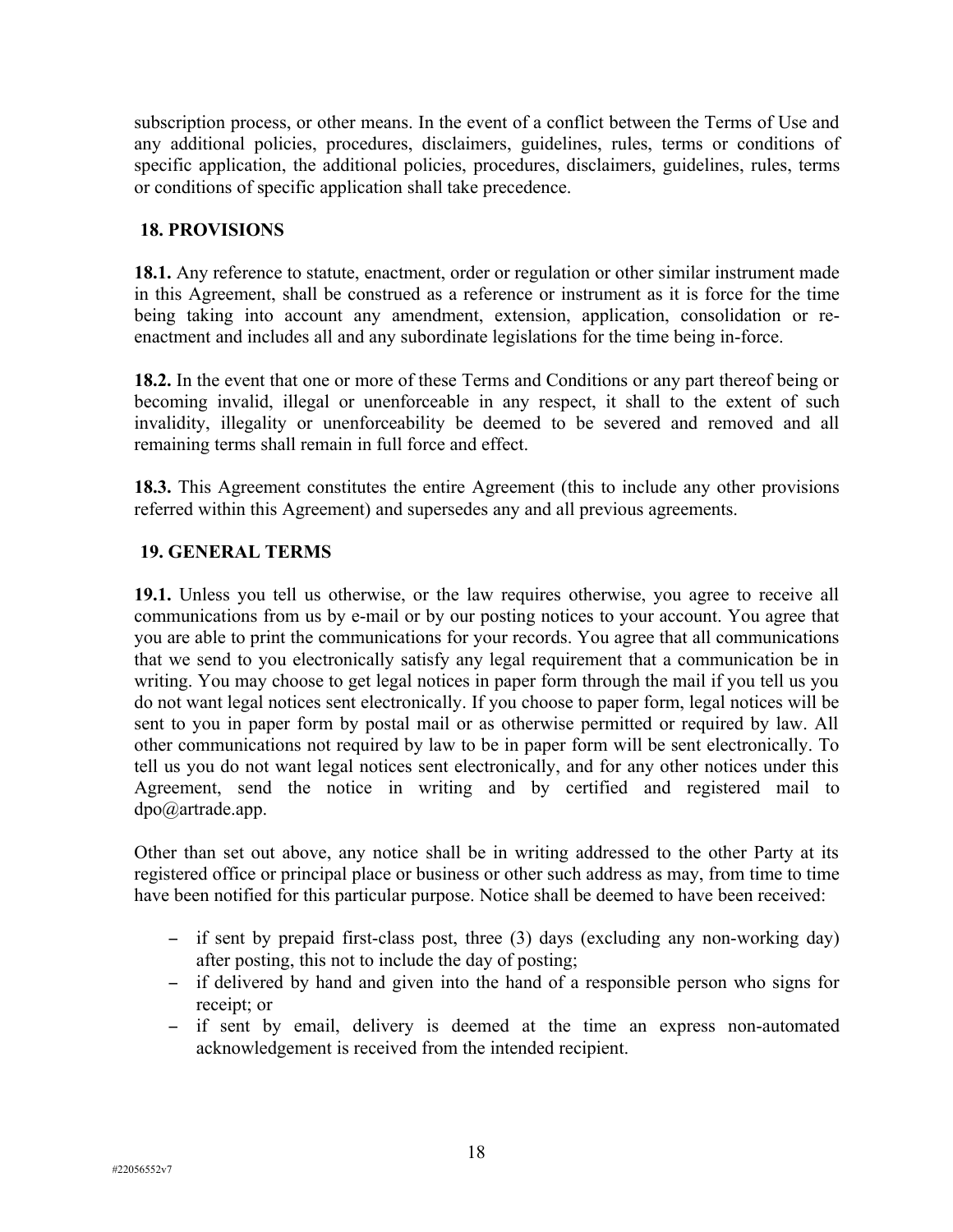**19.2.** The e-mail address you provide during the registration process will be the e-mail address we will use for all ATR Token related communications to you. We may also send you messages directly via your account. It is your responsibility to monitor these messages and respond in an appropriate manner. You represent and warrant that any information you enter is correct and applies only to you and that you will keep your e-mail address and other information about you in your account up-to-date.

**19.3.** All communications and data we collect are subject to our privacy policy [\(https://artrade.app/pdc-en.pdf](https://artrade.app/pdc-en.pdf)).

**19.4.** Force Majeure; the Seller shall not bear any liability for any failure or delay in the performance of its obligations under this Agreement if such delay or failure to perform is due to any Force Majeure, for the purpose of this Agreement, Force Majeure shall be defined as any act, omissions, cause or circumstance beyond the reasonable control of the Seller, this to include without any limitations: acts of god, war, national emergency, protests or rebellion, civil commotion, riots or strikes and any form of industrial dispute (whether or not involving either party's work force), earthquake, flood, drought, epidemic, fire, explosion, act of terrorism, or any other act ordered by any government, council or constituted body.

**19.5.** Any waiver of any breach of this Agreement by the Seller, or any default, under any provision of the Agreement by the Buyer shall only be valid if agreed in writing. Any further or subsequent breach or default by the Buyer whether similar or otherwise shall in no way affect this Agreement. Similarly, any failure or delay, by either Party to this Agreement, to insist upon strict performance of any of the provisions of the Agreement shall not be construed as a waiver of any of its rights, under this Agreement.

**19.6.** These Terms and Conditions contains all of the terms which the Parties have agreed to in relation to the use of the Artrade Platform, Website and purchase of ATR Tokens and the Terms and Conditions supersede any prior written or oral content, agreement, representations or undertakings between the Parties or made by third parties. It is acknowledged by the Purchaser that they have not acted, relied on or been induced to enter into the purchase of ATR Tokens by reason of any representations made by or on behalf of the Seller.

### **20. ASSIGN**

The Seller reserves the right to assign our rights and duties under these Terms and Conditions to any person at any time without notice to you, nor will we contact you or seek your approval on any such assignment.

### **21. LAW AND JURISDICTION**

**21.1.** These Terms and Conditions shall be governed and construed in accordance with the laws of France.